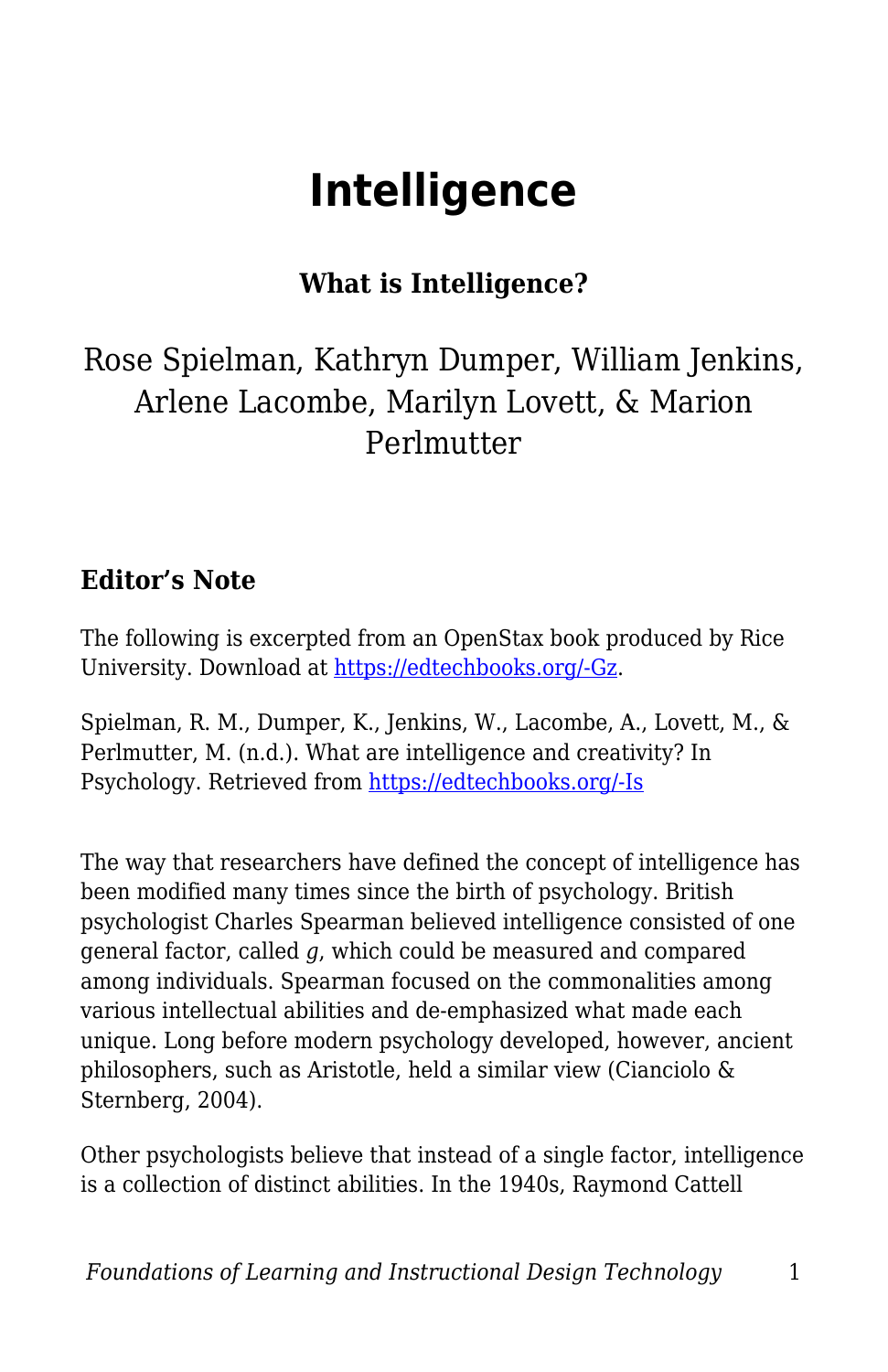proposed a theory of intelligence that divided general intelligence into two components: crystallized intelligence and fluid intelligence (Cattell, 1963). Crystallized intelligence is characterized as acquired knowledge and the ability to retrieve it. When you learn, remember, and recall information, you are using crystallized intelligence. You use crystallized intelligence all the time in your coursework by demonstrating that you have mastered the information covered in the course. Fluid intelligence encompasses the ability to see complex relationships and solve problems. Navigating your way home after being detoured onto an unfamiliar route because of road construction would draw upon your fluid intelligence. Fluid intelligence helps you tackle complex, abstract challenges in your daily life, whereas crystallized intelligence helps you overcome concrete, straightforward problems (Cattell, 1963).

Other theorists and psychologists believe that intelligence should be defined in more practical terms. For example, what types of behaviors help you get ahead in life? Which skills promote success? Think about this for a moment. Being able to recite all 44 presidents of the United States in order is an excellent party trick, but will knowing this make you a better person?

Robert Sternberg developed another theory of intelligence, which he titled the triarchic theory of intelligence because it sees intelligence as comprised of three parts (Sternberg, 1988): practical, creative, and analytical intelligence (Figure 1).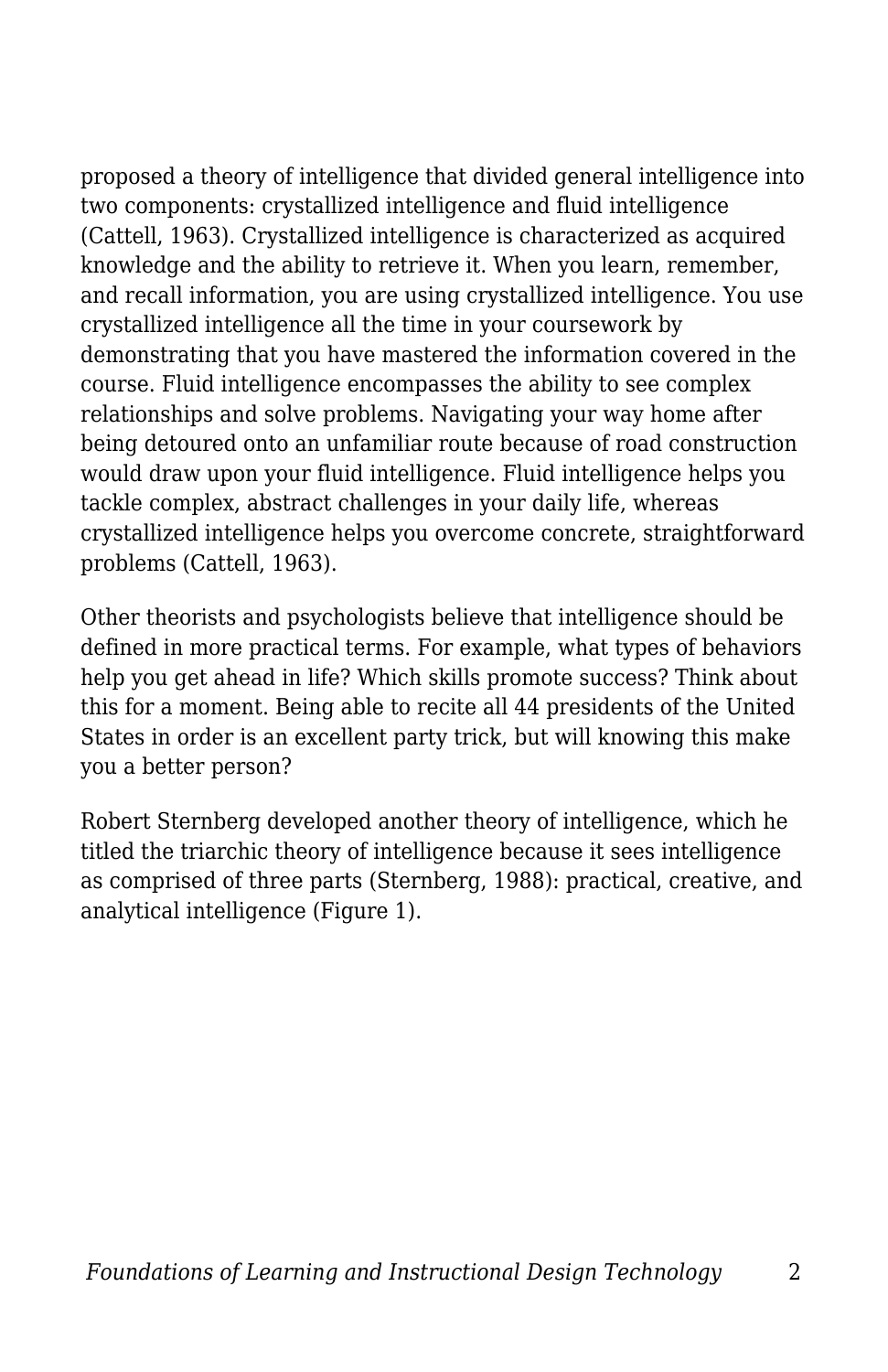

**Figure 1.** Sternberg's theory identifies three types of intelligence: practical, creative, and analytical. Included in original OpenStax chapter.

Practical intelligence, as proposed by Sternberg, is sometimes compared to "street smarts." Being practical means you find solutions that work in your everyday life by applying knowledge based on your experiences. This type of intelligence appears to be separate from traditional understanding of IQ; individuals who score high in practical intelligence may or may not have comparable scores in creative and analytical intelligence (Sternberg, 1988).

This story about the 2007 Virginia Tech shootings illustrates both high and low practical intelligences. During the incident, one student left her class to go get a soda in an adjacent building. She planned to return to class, but when she returned to her building after getting her soda, she saw that the door she used to leave was now chained shut from the inside. Instead of thinking about why there was a chain around the door handles, she went to her class's window and crawled back into the room. She thus potentially exposed herself to the gunman. Thankfully, she was not shot. On the other hand, a pair of students was walking on campus when they heard gunshots nearby.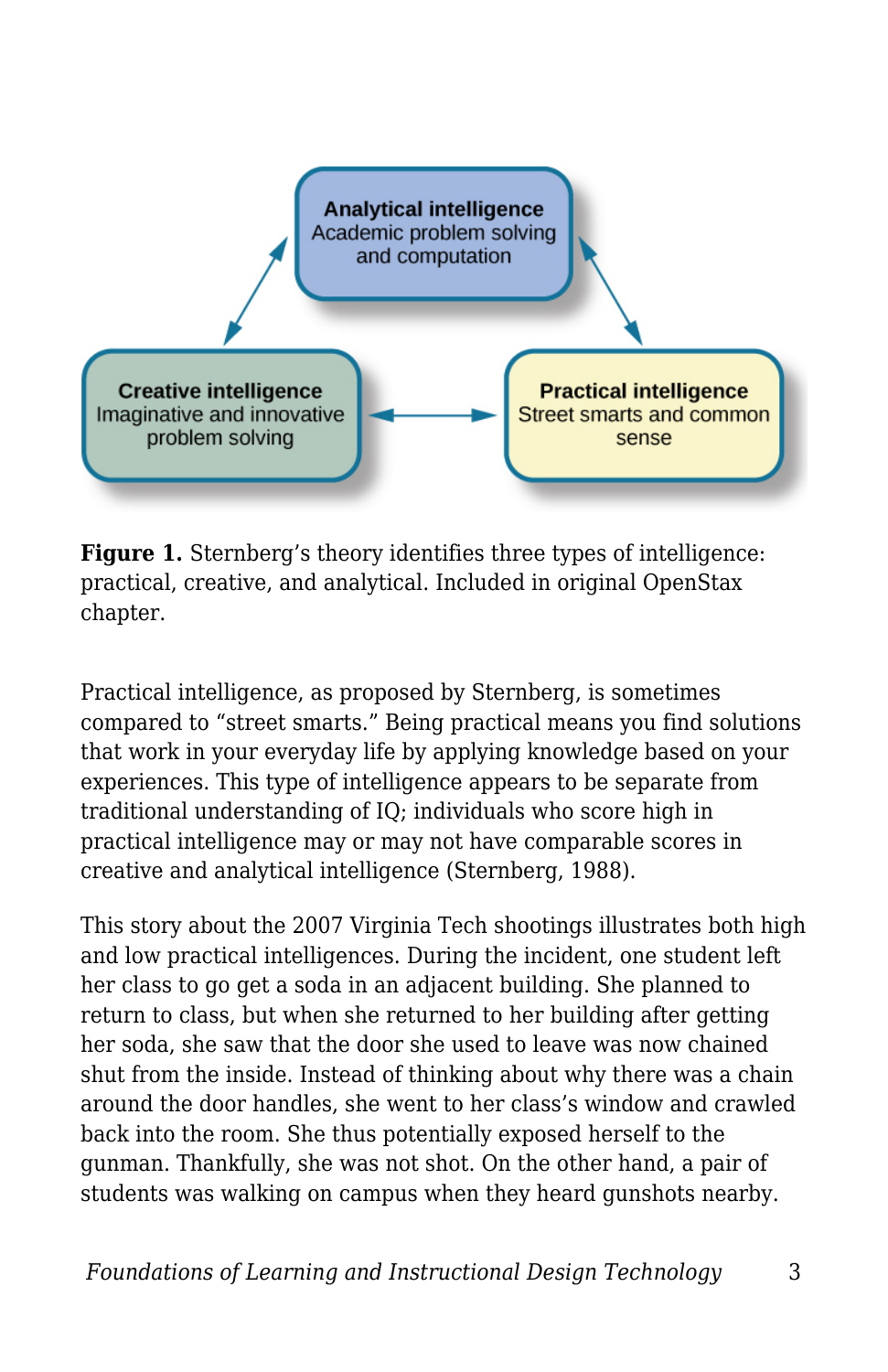One friend said, "Let's go check it out and see what is going on." The other student said, "No way, we need to run away from the gunshots." They did just that. As a result, both avoided harm. The student who crawled through the window demonstrated some creative intelligence but did not use common sense. She would have low practical intelligence. The student who encouraged his friend to run away from the sound of gunshots would have much higher practical intelligence.

Analytical intelligence is closely aligned with academic problem solving and computations. Sternberg says that analytical intelligence is demonstrated by an ability to analyze, evaluate, judge, compare, and contrast. When reading a classic novel for literature class, for example, it is usually necessary to compare the motives of the main characters of the book or analyze the historical context of the story. In a science course such as anatomy, you must study the processes by which the body uses various minerals in different human systems. In developing an understanding of this topic, you are using analytical intelligence. When solving a challenging math problem, you would apply analytical intelligence to analyze different aspects of the problem and then solve it section by section.

Creative intelligence is marked by inventing or imagining a solution to a problem or situation. Creativity in this realm can include finding a novel solution to an unexpected problem or producing a beautiful work of art or a well-developed short story. Imagine for a moment that you are camping in the woods with some friends and realize that you've forgotten your camp coffee pot. The person in your group who figures out a way to successfully brew coffee for everyone would be credited as having higher creative intelligence.

Multiple Intelligences Theory was developed by Howard Gardner, a Harvard psychologist and former student of Erik Erikson. Gardner's theory, which has been refined for more than 30 years, is a more recent development among theories of intelligence. In Gardner's theory, each person possesses at least eight intelligences. Among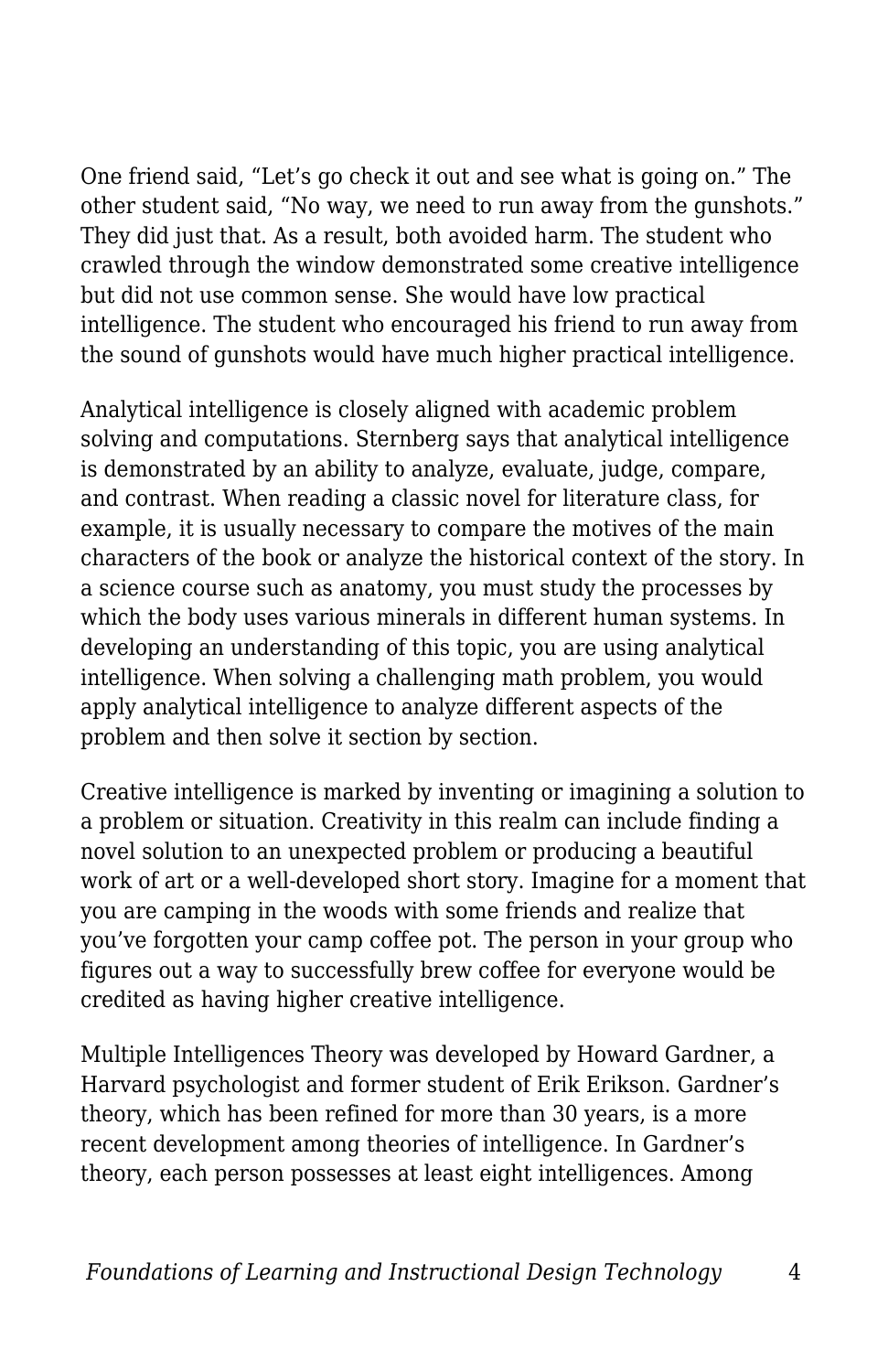these eight intelligences, a person typically excels in some and falters in others (Gardner, 1983). Figure 2 describes each type of intelligence.





Gardner's theory is relatively new and needs additional research to better establish empirical support. At the same time, his ideas challenge the traditional idea of intelligence to include a wider variety of abilities, although it has been suggested that Gardner simply relabeled what other theorists called "cognitive styles" as "intelligences" (Morgan, 1996). Furthermore, developing traditional measures of Gardner's intelligences is extremely difficult (Furnham,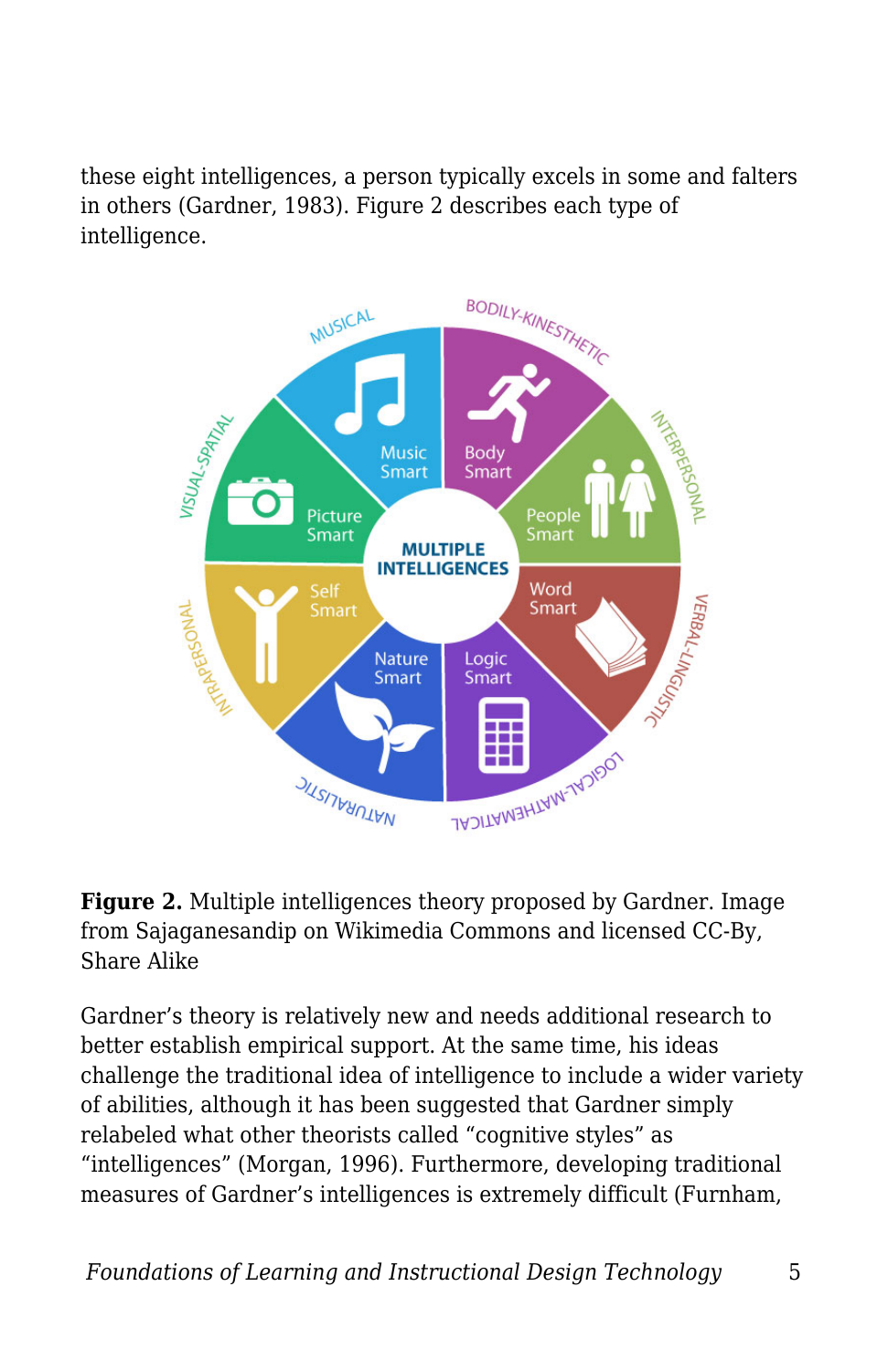2009; Gardner & Moran, 2006; Klein, 1997).

Gardner's inter- and intrapersonal intelligences are often combined into a single type: emotional intelligence. Emotional intelligence encompasses the ability to understand the emotions of yourself and others, show empathy, understand social relationships and cues, and regulate your own emotions and respond in culturally appropriate ways (Parker, Saklofske, & Stough, 2009). People with high emotional intelligence typically have well-developed social skills. Some researchers, including Daniel Goleman, the author of *Emotional Intelligence: Why It Can Matter More than IQ*, argue that emotional intelligence is a better predictor of success than traditional intelligence (Goleman, 1995). However, emotional intelligence has been widely debated, with researchers pointing out inconsistencies in how it is defined and described, as well as questioning results of studies on a subject that is difficult to measure and study empirically (Locke, 2005; Mayer, Salovey, & Caruso, 2004).

Intelligence can also have different meanings and values in different cultures. If you live on a small island, where most people get their food by fishing from boats, it would be important to know how to fish and how to repair a boat. If you were an exceptional angler, your peers would probably consider you intelligent. If you were also skilled at repairing boats, your intelligence might be known across the whole island. Think about your own family's culture. What values are important for Latino families? Italian families? In Irish families, hospitality and telling an entertaining story are marks of the culture. If you are a skilled storyteller, other members of Irish culture are likely to consider you intelligent.

Some cultures place a high value on working together as a collective. In these cultures, the importance of the group supersedes the importance of individual achievement. When you visit such a culture, how well you relate to the values of that culture exemplifies your cultural intelligence, sometimes referred to as cultural competence.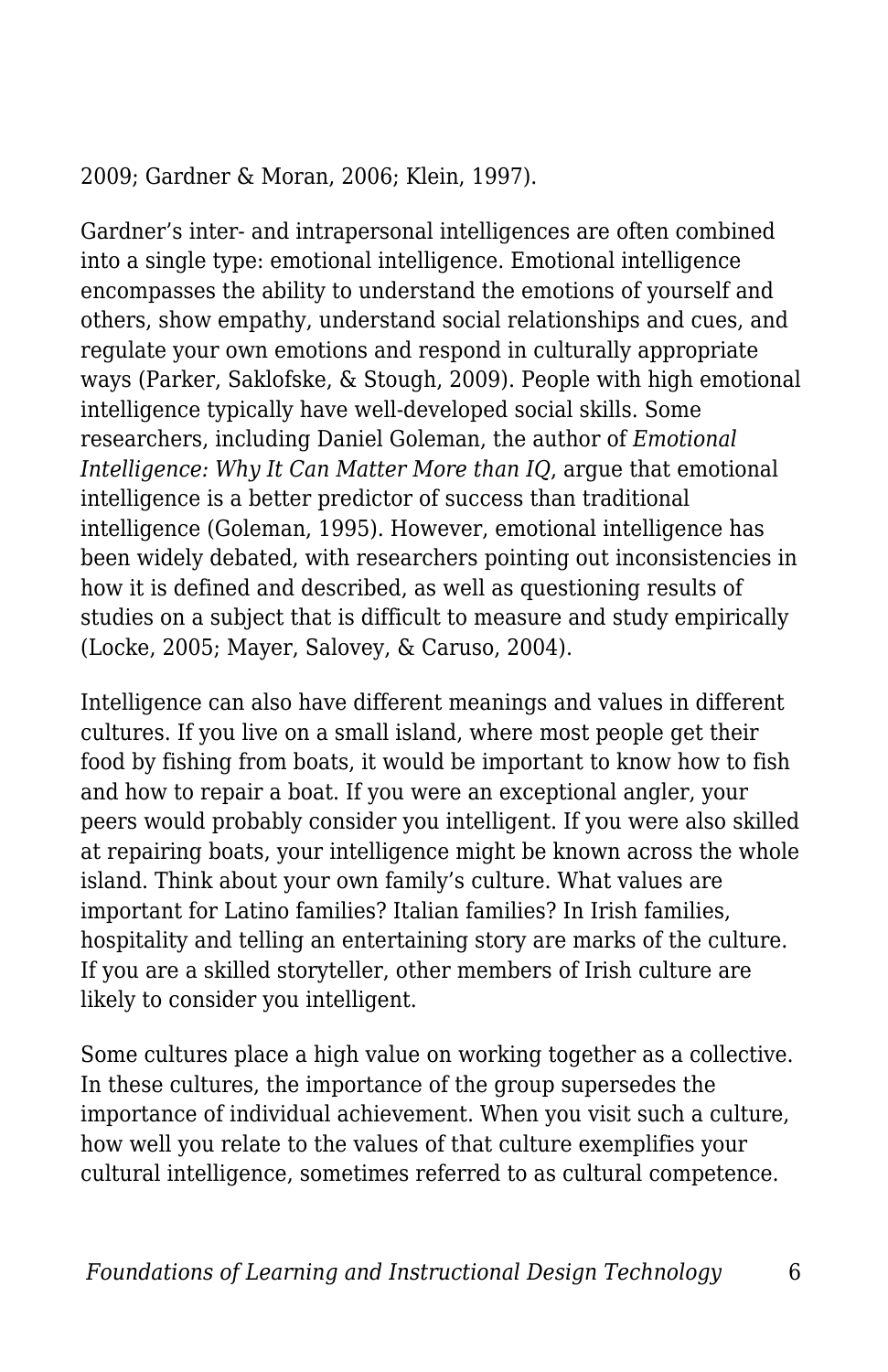## **Application Exercises**

- Some argue "that emotional intelligence is a better predictor of success than traditional intelligence." Discuss whether you agree and/or disagree with this statement, and support why you feel this way.
- What intelligence theory did you find most compelling? Why?



Please complete this short survey to provide feedback on this chapter: <http://bit.ly/IntelligenceTheory>



Richard E. West



Spielman, R. , Dumper, K., Jenkins, W. , Lacombe, A., Lovett, M., & Perlmutter, M. (2018). Intelligence: What is Intelligence? In R. E. West (Ed.), *Foundations of Learning and Instructional Design Technology*. EdTech